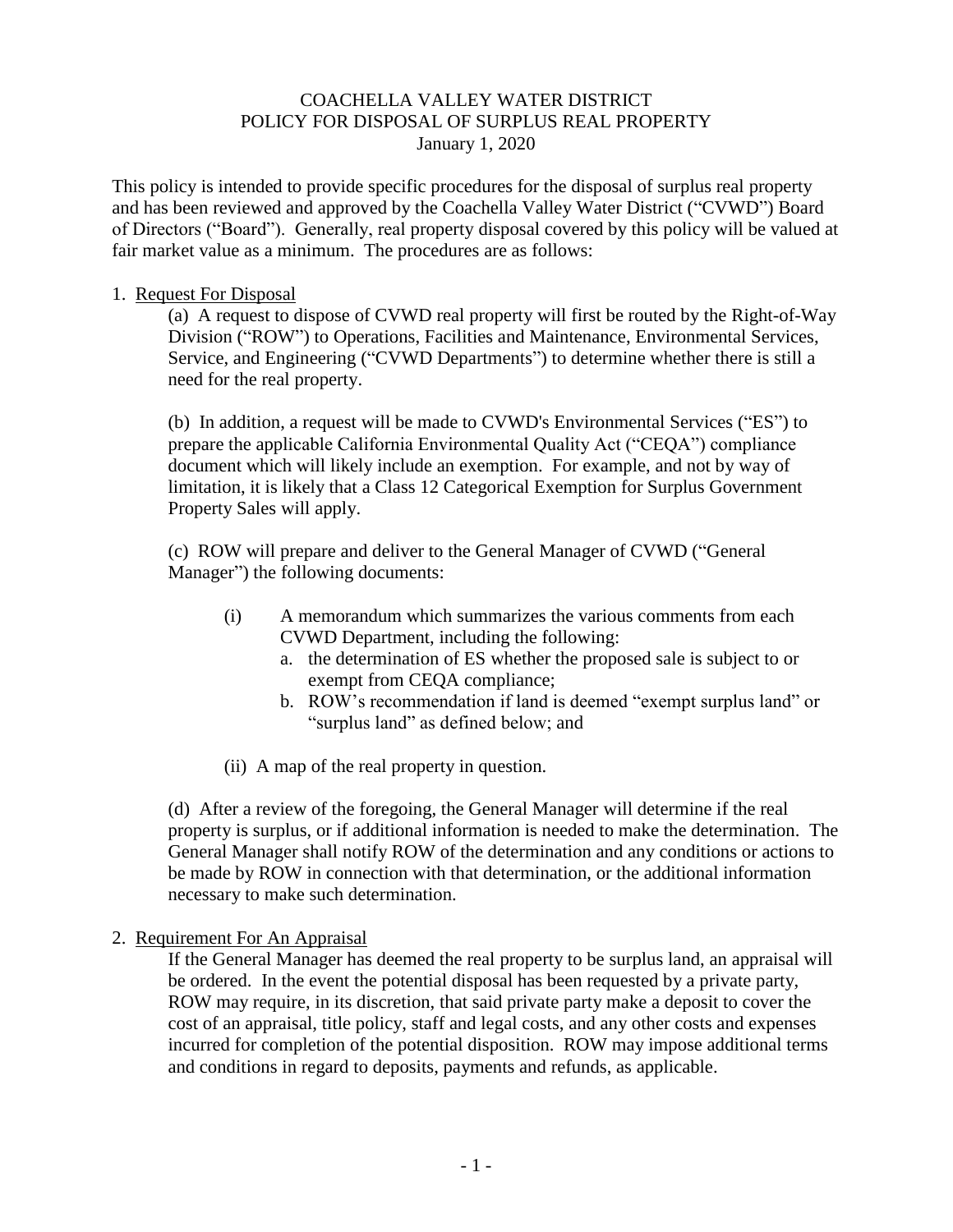### 3. Determination By The Board Of Directors

(a) The Board is required to take formal action, at a regular board meeting, supported by written findings, that the land is either "exempt surplus land" as defined by Government Code Section 54221(f) or "surplus land" as defined by Government Code Section 54221(b).

(i) For CVWD's purposes, "exempt surplus land" may include the following:

(A) Land that is (i) less than 5,000 square feet in area, (ii) less than the minimum legal residential building lot size for the jurisdiction in which the parcel is located, or 5,000 square feet in area, whichever is less, or (iii) has no record access and is less than 10,000 square feet in area; *and* is not contiguous to land owned by a state or local agency that is used for openspace or low- and moderate-income housing purposes. *If the land is not sold to an owner of contiguous land, it is not considered exempt surplus land.*

(B) Land that CVWD is exchanging for another property necessary for CVWD's use.

(C) Land that CVWD is transferring to another local, state, or federal agency for that agency's use.

(D) Land that is a former street, right of way, or easement, and is conveyed to an owner of an adjacent property.

(b) The Board Action Item may also include the following:

(i) a description of the land;

(ii) a copy of the summary of the appraisal;

(iii) the General Manager's recommendation that the land is exempt surplus land or surplus land subject to the procedures; and

(iv) the plan for sale.

(c) If the Board determines that the land is surplus, or is exempt surplus land, no further action by the Board will be required unless:

(i) An applicable entity responds timely and properly to the notice described below and the General Manager recommends sale of the land to such an entity; (ii) The General Manager recommends sale of the land to a party other than an entity that responded to the notice described below; or

(iii) The General Manager recommends that the Board consider selling the surplus land upon terms and conditions materially different from those previously approved by the Board.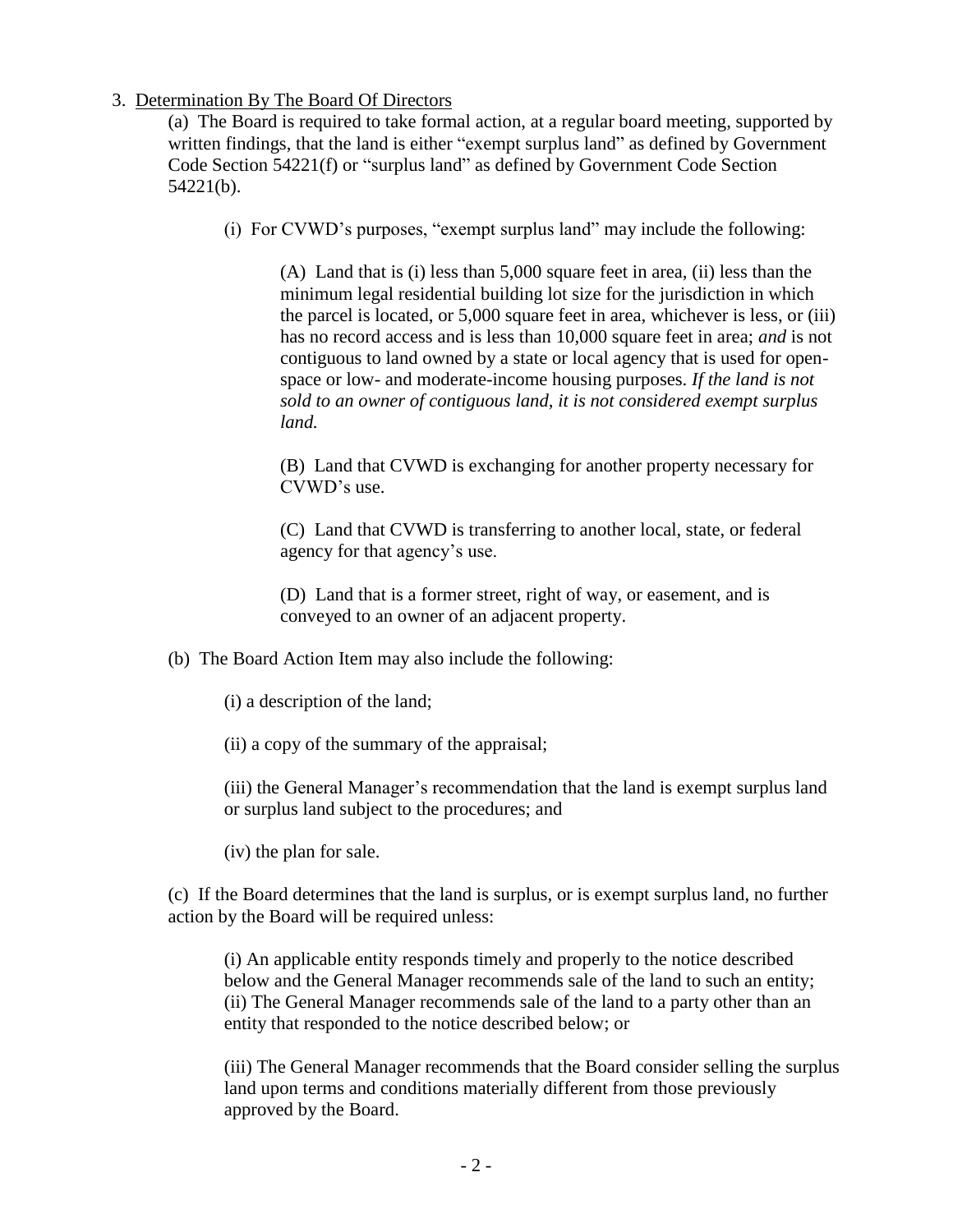### 4. Notices Of Availability

Upon approval of the Board, ROW will issue written Notices Of Availability to the following entities *within whose jurisdiction the surplus land is located*. The Notices shall be sent by electronic mail, or by certified mail, and shall include the location and a description of the surplus land. The format for a Notice Of Availability is attached.

(a) Notice To Planning Agency

Notice to the planning agency for the applicable county or city, so that the applicable county's/city's planning agency can have the opportunity to report on the conformity of the "location, purpose and extent" of the sale to the county's/city's general plan. (Government Code Section 65402) Failure of the county/city to report within forty (40) days after the matter has been submitted is deemed a finding that the proposed sale is in conformity with such general plan. It is important to note that even if the county/city disapproves the location, purpose or extent of such disposition, the disapproval may be overruled by CVWD.

(b) Low And Moderate Income Housing

(i) Local public entities authorized to engage in or assist in the development or operation of housing for persons and families of low or moderate income; and

(ii) Housing sponsors qualified to either own, construct, acquire, or rehabilitate a housing development for the purpose of housing that have notified the California Department of Housing and Community Development ("Department") of their interest in surplus land for the purpose of developing low and moderate income housing.

# (c) Open-Space

- (i) Park or recreation departments of the county and cities;
- (ii) Any regional park authority; and
- (iii) The State Resources Agency.

#### (d) School Facilities Or Open Space For Schools

School districts that may wish to use the land for school facilities construction or open space purposes.

(e) Infill Opportunity Zone Or Transit Village

A county, cities, successor agencies to a former redevelopment agency, public transportation agencies, or housing authorities for the purpose of developing property located within an infill opportunity zone or within an area covered by a transit village plan.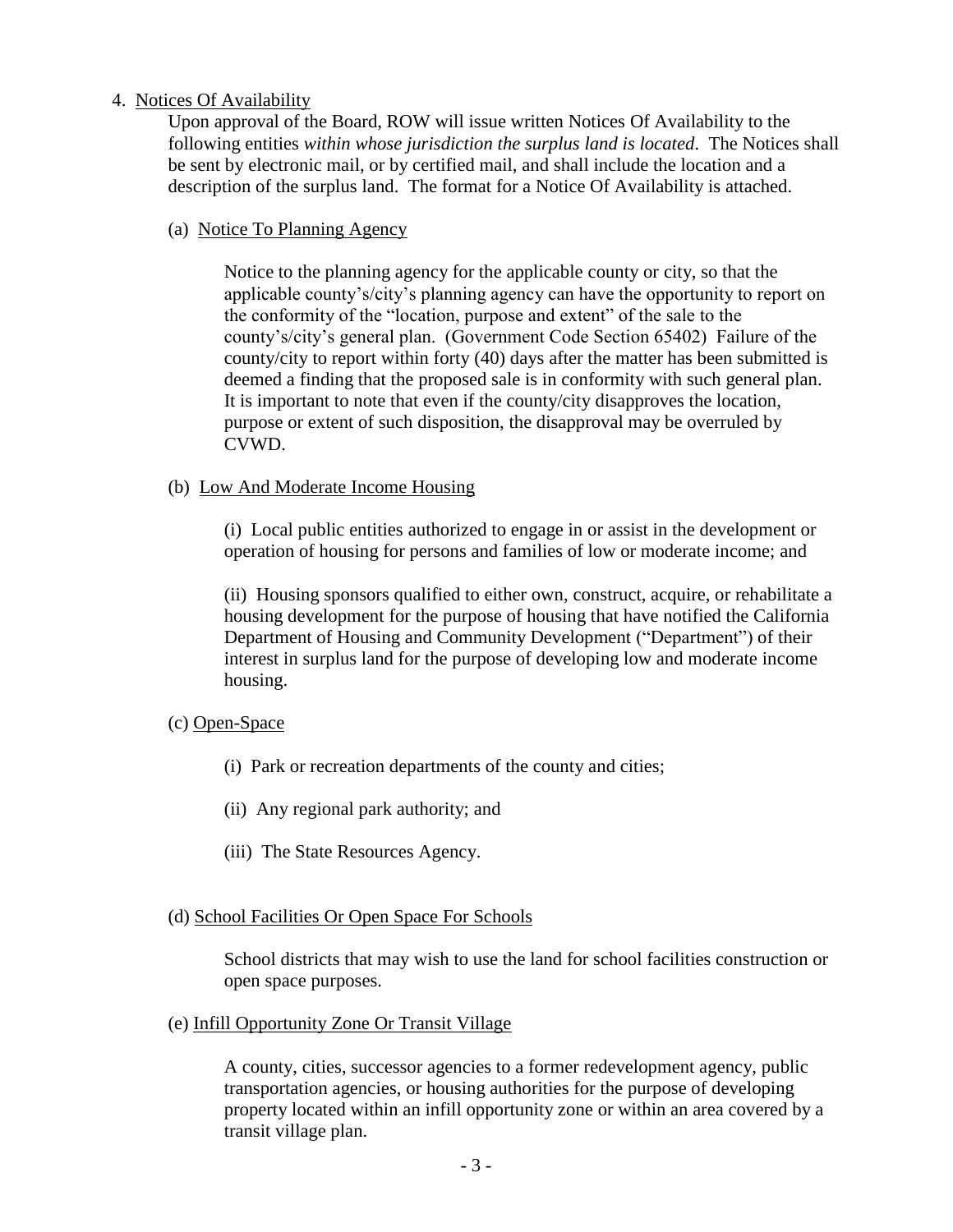### 5. 60 Days To Respond To A Notice Of Availability

Any entity or association ("Interested Party") desiring to purchase or lease the surplus land for any of the above-mentioned purposes must notify CVWD in writing of its interest in purchasing or leasing the land within 60 days after the Notice Of Availability is *sent* via certified mail or provided via electronic mail.

#### 6. 90 Days For Good Faith Negotiations

(a) CVWD and the Interested Party(ies) will then enter into good faith negotiations to determine a mutually satisfactory sales price and terms or lease terms. If the price or terms cannot be agreed upon after a good faith negotiation period of not less than 90 days, the land may be disposed of without further regard to surplus land procedures.

(b) The required 90-day period for participating in negotiations does not include the time for commissioning of appraisals, due diligence prior to disposition, discussions with brokers or real estate agents not representing a potential buyer, or other studies to determine value or best use of land, issuance of a request for qualifications, development of marketing materials, or discussions conducted exclusively among CVWD employees and Board members.

### 7. Report To California Department Of Housing And Community Development

(a) Prior to agreeing to terms for the disposition of surplus land, CVWD will provide to the Department the following information. This information may be submitted after CVWD has sent Notices Of Availability and concluded negotiations with any Interested Party(ies).

- (i) The Notices Of Availability;
- (ii) Description of the negotiations conducted with any Interested Party(ies); and

(iii) A copy of any restrictions to be recorded against the land regarding any residential units and any requirement that a certain percentage of such units be sold or rented at an affordable housing cost, as required by the applicable law.

(b) Any purchase and sale transaction shall be contingent upon CVWD not receiving a notice of noncompliance from the Department within 30 days from the date the abovementioned information is *received* by the Department.

#### 8. Sale Of Surplus Land After Completion Of Surplus Land Procedures

If entities receiving Notices Of Availability do not timely indicate an interest in the purchase of the land, or terms of sale cannot be agreed upon under the requirements of the surplus land procedures, then CVWD may offer the land for sale by competitive sealed bid packages with the following exceptions:

(a) In the event the land is surrounded by one property owner, it will first be offered to that property owner at an agreed-upon price; or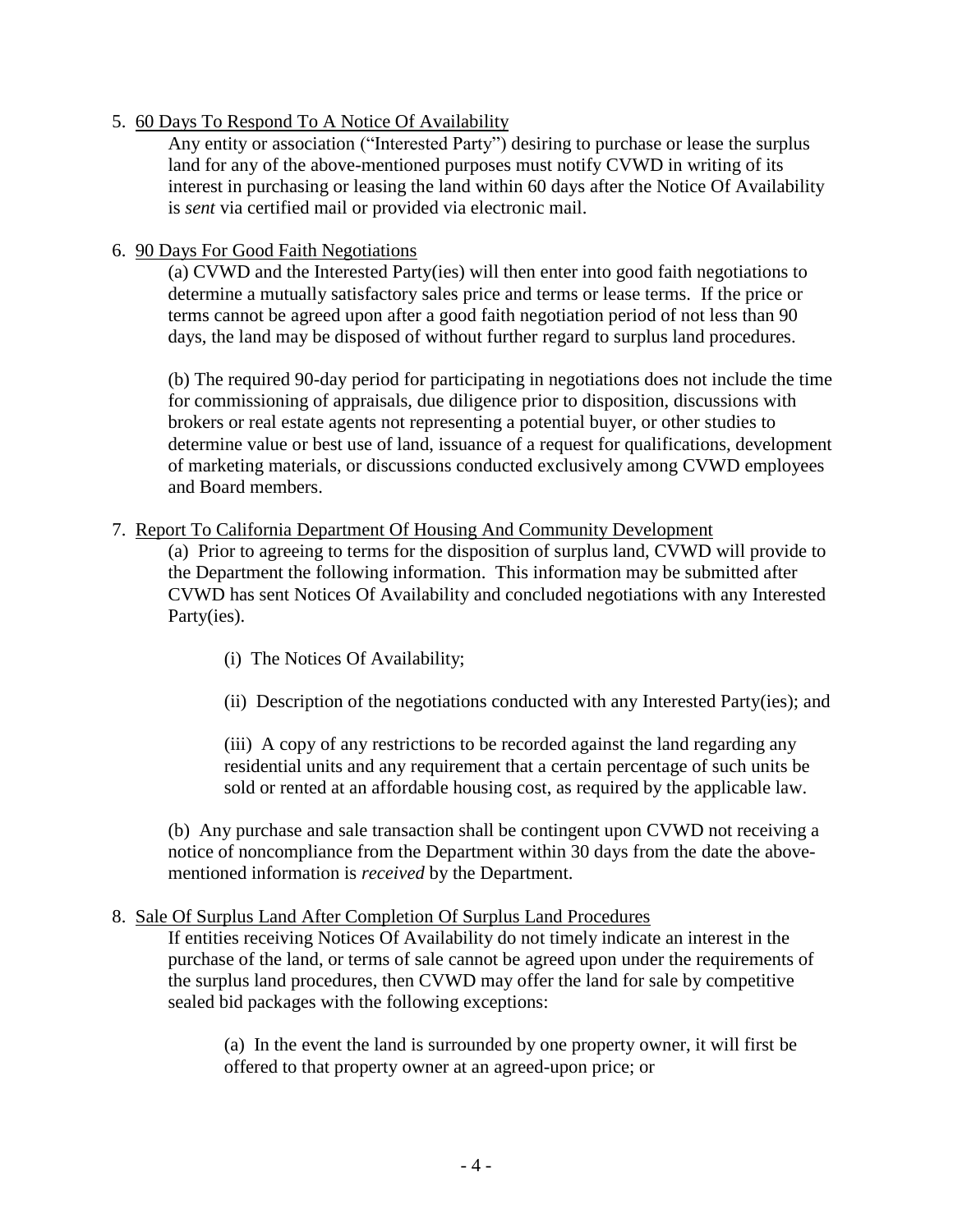(b) In the event the land was subdivided from a larger parcel that is still whole, it will first be offered to the current owner of the parcel from which it was subdivided at an agreed-upon price.

### 9. Marketing Of Surplus Land

(a) If CVWD decides to advertise and use a competitive bid process, ROW will prepare the bid packages and work with the Clerk of the Board to advertise the sale in the local newspaper(s). The General Manager may determine, in his /her discretion, to retain the services of a real estate agent/broker and/or engage in any other marketing activities.

(b) The appraised fair market value will be advertised as the minimum bid. It will be stated in the bid package that all appraisal, title, escrow and any site improvement costs will be paid by the buyer.

# 10. Review Of Bids – Negotiation

(a) The Purchasing Committee will hold a formal bid opening and all bids will be opened. The bids will be reviewed and CVWD will determine who is highest responsive bidder (at or in excess of the minimum bid amount) and the bidder will be notified. CVWD and the potential buyer shall then engage in negotiations and may reach an agreement for the purchase and sale of the land subject to review and approval by the applicable CVWD Departments and the Board.

(b) If the proposed purchase and sale is subject to CEQA compliance, ES will submit the appropriate draft CEQA documents to the Board accompanying the action request for approval. After Board approval, ES will file the CEQA documents with the County Clerk and State Clearinghouse. After any required clearance from the State Clearing House, and if a purchase and sale agreement is entered into, ROW will so notify the buyer and will open escrow.

# 11. Closing Of Purchase And Sale

Through escrow, the deed will be recorded and proceeds will be transmitted to Finance.

ROW will provide Finance with a copy of the recorded deed and the CVWD Land Acquisition/Conveyed Form to remove it from the real property asset inventory.

ROW will alert all CVWD Departments that the sale has been completed so they can update their records. Technical Services will also be alerted to update the CVWD plat sheet and associated records. A copy of the deed will be scanned and filed into CVWD's Record database.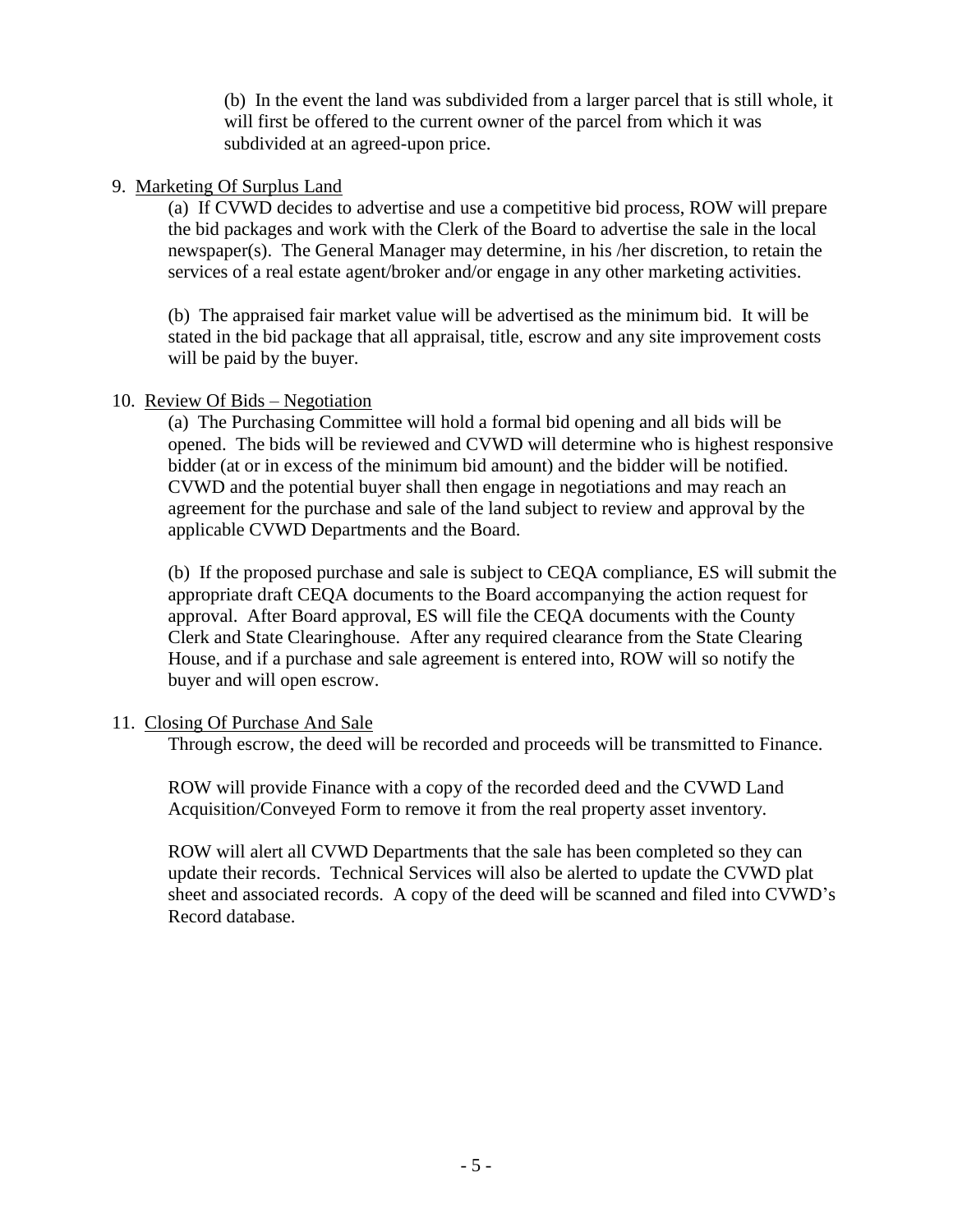# NOTICE OF AVAILABILITY

# SENT VIA ELECTRONIC MAIL [AND/OR] CERTIFIED MAIL

To:

# RE: NOTICE OF AVAILABILITY OF SURPLUS LAND SURPLUS PROPERTY PROCEDURES GOVERNMENT CODE SECTION 54220 ET SEQ.

Dear :

The Coachella Valley Water District ("CVWD") is the owner of a parcel of real property located at [insert address] and/or [insert APN] and more particularly described in the attachment to this Notice.

CVWD believes that the parcel is not, and will not, be needed for CVWD purposes. CVWD intends to dispose of the above described property and, pursuant to Government Code Section 54220 et seq., offers the land to the [insert entity name]. The fair market value of the property has been determined to be [insert appraised value of property].

Should the [insert entity name] desire to purchase the property for [insert purpose, e.g., low and moderate income housing, open-space, school facilities/open-space, infill opportunity zone, transit village] purposes, it must notify CVWD in writing of its interest in purchasing or leasing the property within sixty (60) days of the date this Notice was sent as indicated by the date set forth below.

Director of Engineering

By: <u>Date:</u>  $\Box$